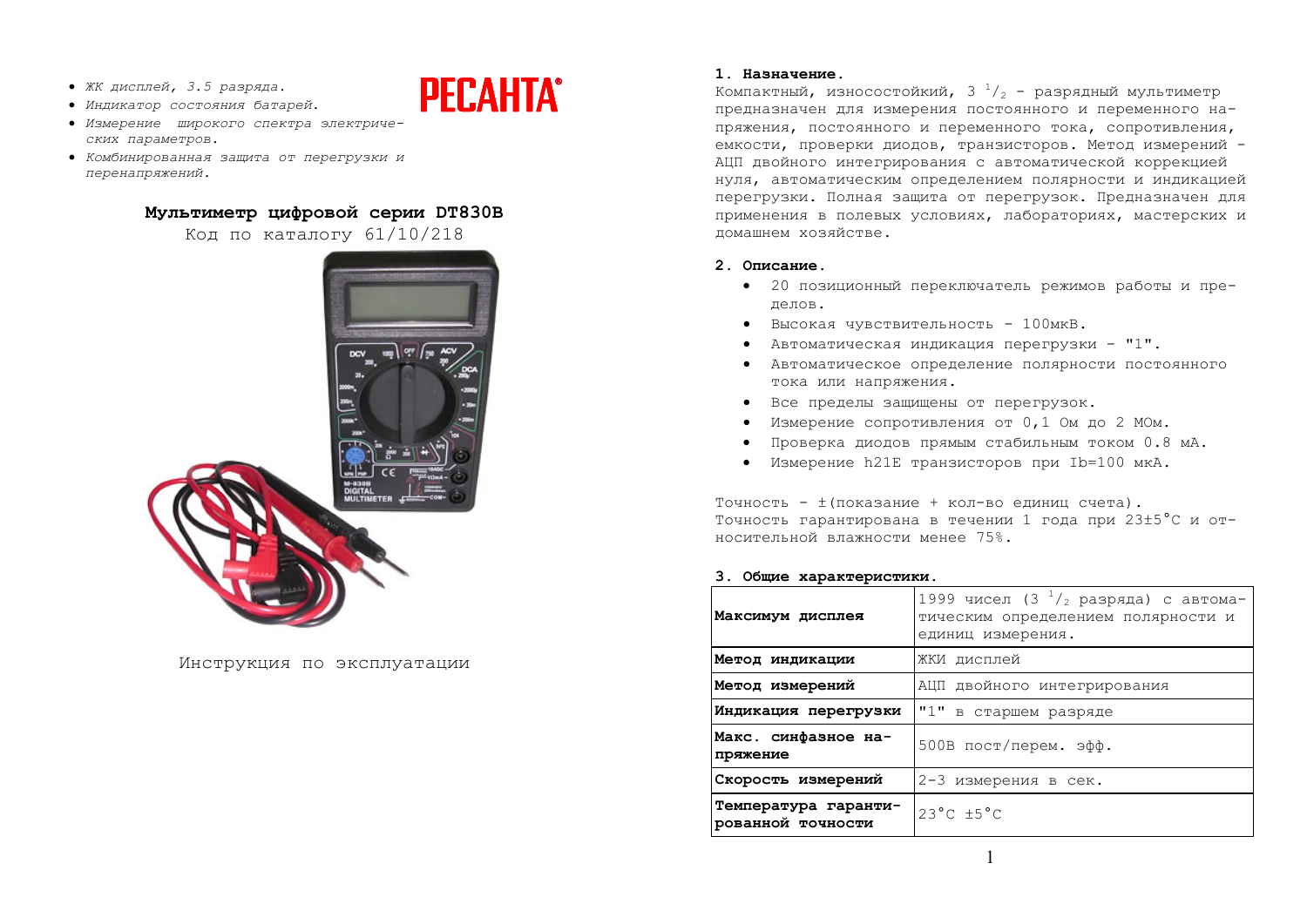| Интервал температур            | Работа: $0^{\circ}$ C +40 $^{\circ}$ C<br>Хранение: $-10^{\circ}$ С +50°С |  |
|--------------------------------|---------------------------------------------------------------------------|--|
| Индикация разряда ба-<br>тареи | Символ на дисплее                                                         |  |
| Размер                         | 126x70x28 MM                                                              |  |
| Bec                            | 137r                                                                      |  |
| Принадлежности                 | Инструкция, щупы, коробка                                                 |  |

## $4.$  Постоянное напряжение.

| ПРЕДЕЛ  | <b>PASPEMEHME</b> | ТОЧНОСТЬ                        |
|---------|-------------------|---------------------------------|
| 200 MB  | $100$ MKB         | $\pm 0$ , 25% $\pm 2$ ед. счета |
| 2000 MB | 1 MB              | $\pm 0,5$ % $\pm 2$ ед. счета   |
| 20B     | 10 <sub>MB</sub>  | $\pm 0,58\pm 2$ ед. счета       |
| 200 B   | 100 MB            | $\pm 0.5$ % $\pm 2$ eg. cyera   |
| 1000 B  | $1 \, B$          | $\pm 0.5$ % $\pm 2$ en. cyera   |

<u>Бходное сопротивление: 10 МОм на всех пределах.</u>

Защита от перегрузок: 200 В эфф. на пределе 200 мВ и 1000 В пост. или 750 В эфф. переменного тока на остальных прелелах.

### $5.$  Переменное напряжение.

| ПРЕДЕЛ  | <b>PASPEMEHME</b> | ТОЧНОСТЬ                        |
|---------|-------------------|---------------------------------|
| $200$ B | 100 MB            | $\pm 1, 2$ % $\pm 10$ ед. счета |
| 750 B   | $\overline{B}$    | $\pm 1$ ,2% $\pm 10$ ед. счета  |

Входное сопротивление: 10 МОм на всех пределах. Диапазон частот: 40Гц - 400Гц. Защита от перегрузок: 1000 В пост. или 750 В эфф. пере-

менного тока на всех пределах.

Калибровка: Среднее (эфф. синусоиды).

# **6. Постоянный ток.**

| ПРЕДЕЛ     | <b>PASPEMEHME</b> | ТОЧНОСТЬ        |
|------------|-------------------|-----------------|
| 200<br>мкА | нΑ                | ±1%±2 ед. счета |

| 12 MA           | 1 мкА       | $\pm 1$ % $\pm 2$ ед. счета   |
|-----------------|-------------|-------------------------------|
| $20 \text{ MA}$ | 10 мкА      | l±1%±2 ед. счета              |
| 200 MA          | $100$ $MKA$ | $\pm 1$ ,2% $\pm 2$ ед. счета |
| 10A             | 10 MA       | l±2%±2 ед. счета              |

Защита от перегрузок: 200 мА 250 В - плавкий предохранитель, предел 10 А без предохранителя. Падение напряжения: 200 мВ.

#### $7.$  Сопротивление.

| ПРЕДЕЛ   | <b>PASPEMEHME</b> | ТОЧНОСТЬ                       |
|----------|-------------------|--------------------------------|
| 200 OM   | $0,1$ Om          | $\pm 0.88 \pm 2$ ед. счета     |
| 20000m   | $1 \t{OM}$        | $\pm 0$ ,8% $\pm 2$ ед. счета  |
| 20 KOM   | 10 Om             | $\pm 0$ ,8% $\pm 2$ ед. счета  |
| 200 KOM  | 100 OM            | $\pm 0$ , 8% $\pm 2$ ед. счета |
| 2000 KOM | КОм               | ı±1%±2 ед. счета               |

Макс. напряж. на разомкн. щупах: 2,8 В.

Защита от перегрузок: 15 сек. максимум 220В на всех пределах.

# 8. **Емкость**.

| ПРЕДЕЛ              | <b>PASPEMEHME</b> | ТОЧНОСТЬ                                     |
|---------------------|-------------------|----------------------------------------------|
| $2000$ $\pi\Phi$    | $1 \pi \Phi$      | $±2,5%±5$ ед. счета                          |
| $20$ нФ             | $10 \pi \Phi$     | $±2,5$ <sup>2</sup> $±5$ ед. счета           |
| $200$ нФ            | $100$ $\pi\Phi$   | $±2,5$ <sup>2</sup> $±5$ ед. счета           |
| $2 \text{ mK}\Phi$  | 1 нФ              | $±2,5%±5$ ед. счета                          |
| $20 \text{ mK}\Phi$ | $10$ $H\Phi$      | $±2,5$ <sup>8<math>±5</math></sup> ед. счета |

#### 9. Комплектность.

| <b>HAMMEHOBAHME</b>              | <b>KOJIMYECTBO</b>         |
|----------------------------------|----------------------------|
| Мультиметр цифровой серии DT830B | $1 \text{ mT}$ .           |
| Измерительные щупы               | $2 \text{ }\text{III}.$    |
| Инструкция по эксплуатации       | $\mathbb{R}^n$ . III Table |

2

6